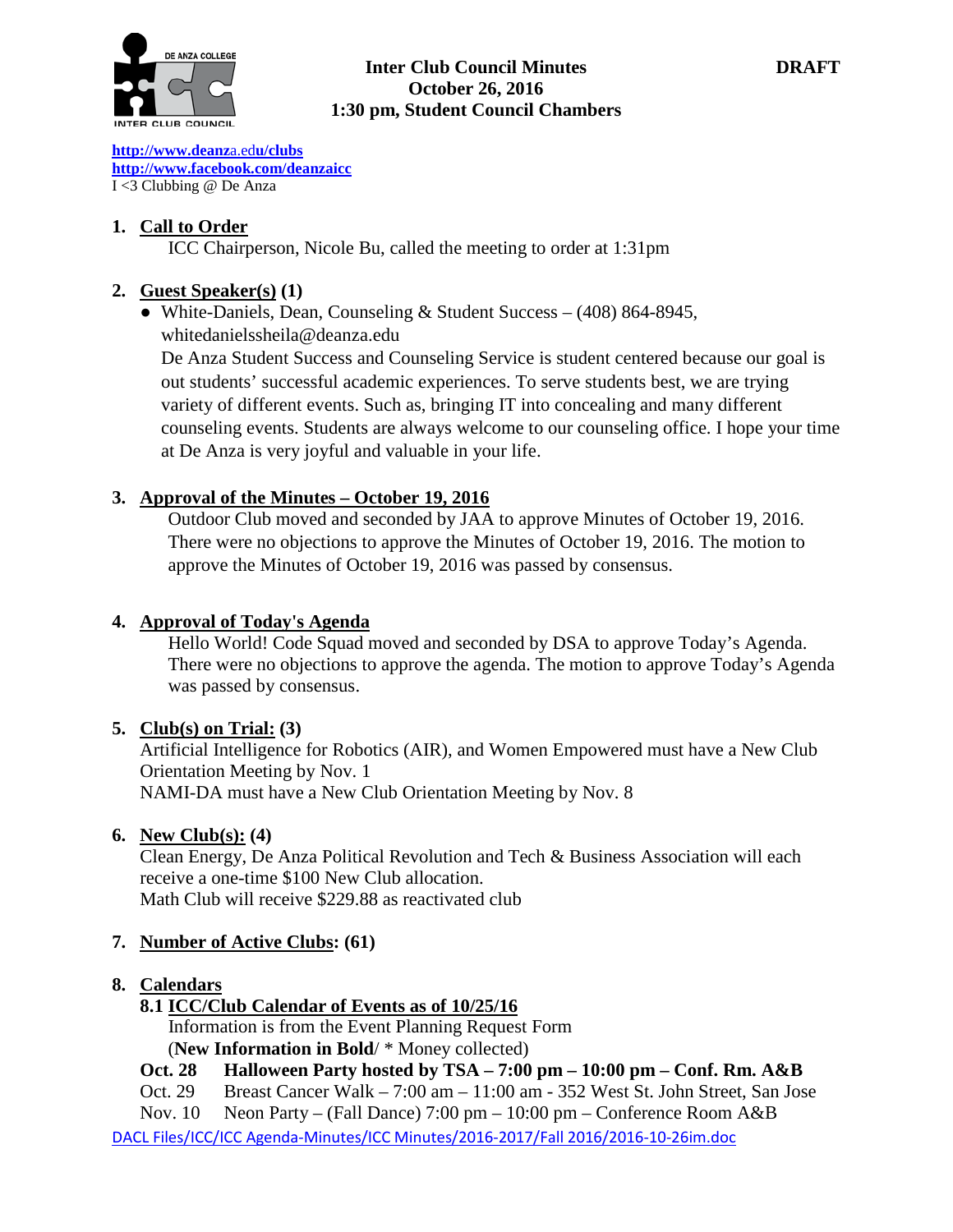# **Nov. 19 Discussion to recent exposure trip to the Philippines – 6:30 pm – 9:30 pm – Conf. Rm B**

## **8.2 DASB Calendar of Events as of 10/25/16**

Information is from the Event Planning Request Form (**New Information in Bold**/ \* Money collected)

- Oct. 31 Halloween Event 11:30 am 1:00 pm –Main Quad
- **Nov. 17 Movie Night "Zootopia" – 6:30 pm – 9:00 pm – S Quad Grass Area, Conference Room A&B in case of rain**

## **9. ICC/Club Account Balance Status as of 10/25/16 (New Information in Bold)**

| <b>Club/ICC Allocation Account</b>     | (#41-54730)   | \$7,736.00  |
|----------------------------------------|---------------|-------------|
| <b>ICC Allocation-New Club Account</b> | $(#41-54720)$ | \$2,000.00  |
| <b>ICC Emergency Relief Account</b>    | $(#44-4289)$  | \$5,499.21  |
| <b>ICC Events Award Account</b>        | $(#41-54600)$ | \$10,700.00 |
| <b>ICC</b> Inactive Hold               | $(#44-4300)$  | \$10,160.54 |
| <b>ICC Scholarship Account</b>         | $(#44-4310)$  | \$10,856.00 |
| ICC                                    | $(#44-4320)$  | \$2,470.57  |
|                                        |               |             |

### **10. Business**

## **10.1 Flea Market Concessions (Info/Action)**

Auto Tech – To raise fund by selling sodas and waters to fund club events and expenses

Congratulations, Auto Tech's concession starts at 8:30 am

## **10.2 Budget Request (Info/Action)**

# PISO moved and seconded by CSSA to approve TSA's request of \$980.00 from Club/ICC Allocation Account #41-54730 to TSA #41-54451-4010 \$250.00 for Supplies, #41-54451-4060 for Printing, and #41-54451-5214 \$550.00 for Clean-up Conference A&B club Halloween Party. InterVarsity Christian Fellowship moved and seconded by Marketing Club to end discussion. There was an objection to approve the motion. A vote of 28 Yes and 5 No. The motion to approve TSA's request of \$980.00 from Club/ICC Allocation Account #41-54730 to TSA #41- 54451-4010 \$250.00 for Supplies, #41-54451-4060 for Printing, and #41-54451- 5214 \$550.00 for Clean-up Conference A&B club Halloween Party was passed by majority votes.

# **10.3 ICC Financial Orientation Meeting (Info)**

ICC Chair of Finance, Uyen Pham, reminded clubs regarding to ICC Financial Orientation Meeting which will be on Wed. Nov 2, 1:30 pm - 2:30 pm in the Student Council Chambers.

Clubs need to send the Club President or Vice President or Treasurer to this meeting. If a student is a one of these club officers for 2 different clubs then that student may represent two clubs. Failure to send one of these officers will put the club on Probation and the Club President or Vice President or Treasurer will need to do a make up meeting with an ICC Officer or ICC Advisor. There will be No ICC Meeting. Please do not send the ICC Rep alone unless they are also the Club President or Vice President or Treasurer.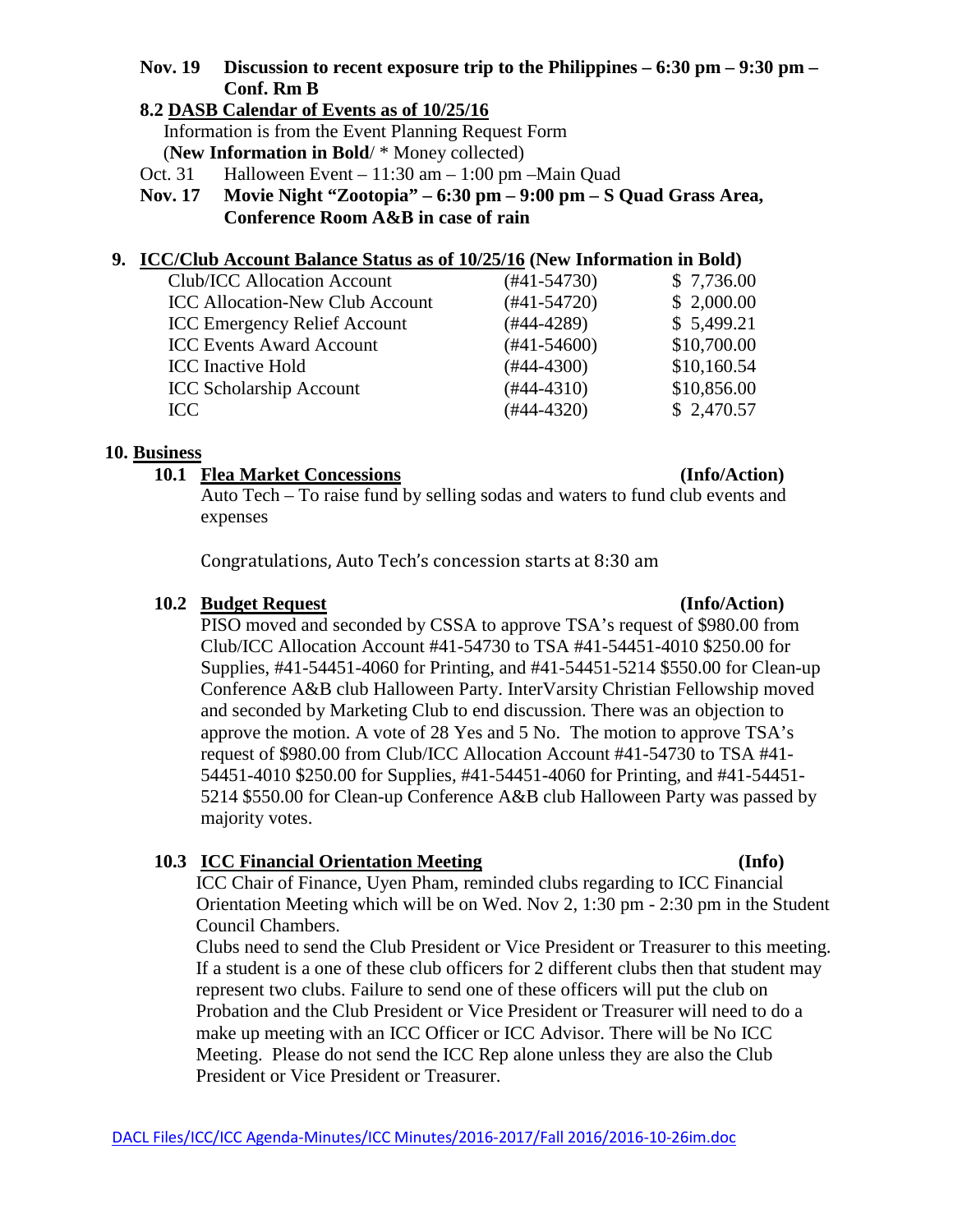# **10.4 Club Day Awards / Discussion (Info)**

Each Club representatives gathered up in a small groups with each ICC Officers, had a discussion about comments & future improvement of De Anza Club Day**.**  Comments will be shared at next ICC Meeting.

Congratulations to: Best Performances (4@ \$100) K-Pop Dance Club, DSA, DA Dance Crew and PUSO each winning \$100

# **11. Reports**

ICC Chairperson: Nicole Bu

1. Please fill out the Meeting/Event Calendar with your meetings/events time, location and your club name.

- 2. If you have suggestion for ICC, please come to us at the end of the meeting.
- 3. We will have an Intern Orientation with all the ICC interns this Friday.

ICC Chair of Finance: Uyen Pham

1. Next week's ICC Meeting is Financial Orientation! You can read ICC Financial Code ahead to prepare for this meeting. We will have a test at the end and drawing for clubs who get all answers correct!

ICC Chair of Programs: Tiffany Kam

1. Club who win the Bid of November's Flea Market, please make an appointment with me regarding the Flea Market Orientation. Please sign up for the Volunteering for the Breast Cancer Walk, which will be held on Oct  $29<sup>th</sup>$ ,  $2016$  at 7:30 am in San Jose, to earn the \$50 awards.

ICC Chair of Marketing: Anna Xing

1. I change my office hour from 8:30am-10:30am to 10:15am to 12:15am. I can have enough time to prepare for the new club orientation ( printing code& reserving the room& the schedule of college life). Hope you guys can understand that.

ICC Advisor: La Donna Yumori-Kaku

- 1. Club Event Info: Please Email your club event info and flyer to me at ICCAdvisor@deanza.edu and I will forward it to the club officers/Advisors and to DASB and to De Anza Marketing Department for De Anza facebook and twitter once I verify that the room is confirmed.
- 2. Fall/Winter Weather: Club events that are scheduled for the outdoors MAY NEED to have an alternative location due to the weather. The PA equipment and canopy tent doesn't go outside if the weather is subject to rain.
- 3. Copy Machine in the Office of College Life: Please be considerate of others when making copies. Also, don't forget to take your ORIGINAL. If you bring color paper or the Copy Machine gets jammed please ask the front desk for assistance.
- 4. Club Flyers: Please remove posted club flyers after your club event is over. Thanks!
- 5. Computer has internet: Available for club business in the Office of College Life. Please be considerate about the amount of time that you spend there since there may be others who need to use it.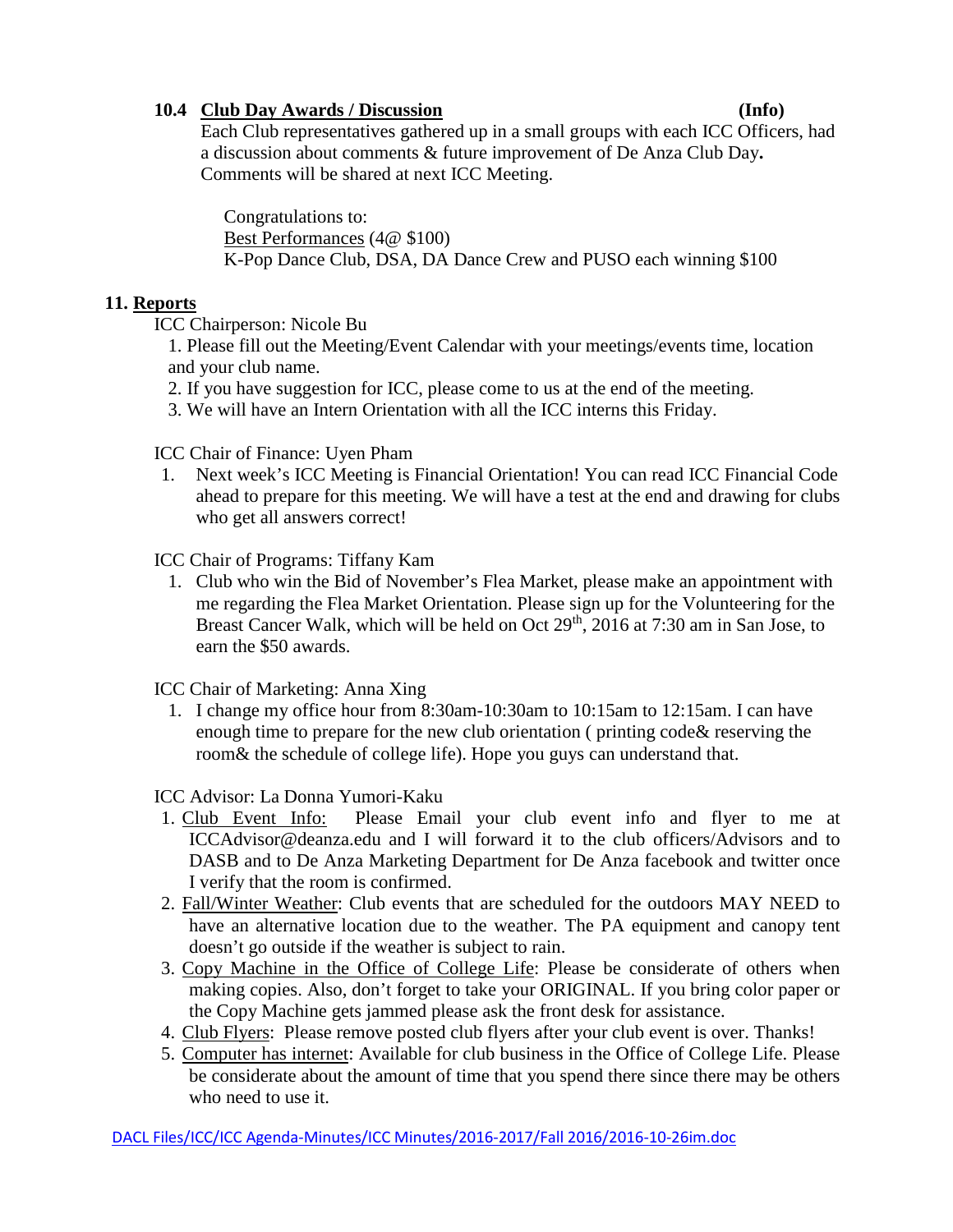- 6. Club Officer Information: Please keep a list of your De Anza club involvement with officer title and dates of involvement. I don't keep a record of past club officers' name and term of officers.
- 7. Club Name Change: Your Club Mailbox will be moved to the last column for the remainder of the quarter. Club Mailboxes will be re-alphabetized at the end of the quarter in preparation for Winter, 2017.

|                                                                         | <b>Present</b>            | <b>Absent</b>             | <b>Probation</b><br><b>Present</b> | <b>Probation</b><br><b>Absent</b> |
|-------------------------------------------------------------------------|---------------------------|---------------------------|------------------------------------|-----------------------------------|
| <b>4 Elements Hip Hop Club</b>                                          | X                         |                           |                                    |                                   |
| <b>Accounting &amp; Finance Club</b>                                    |                           | X                         |                                    |                                   |
| <b>Anime Club</b>                                                       | X                         |                           |                                    |                                   |
| <b>Asian Pacific American Students for</b><br><b>Leadership (APASL)</b> |                           | $\boldsymbol{\mathsf{X}}$ |                                    |                                   |
| <b>Auto Technology</b>                                                  | $\overline{\mathbf{x}}$   |                           |                                    |                                   |
| <b>Badminton Club</b>                                                   | X                         |                           |                                    |                                   |
| <b>Biology Club</b>                                                     | $\overline{\mathbf{x}}$   |                           |                                    |                                   |
| <b>Cheer and Dance Team</b>                                             | X                         |                           |                                    |                                   |
| <b>Chemistry Club</b>                                                   | X                         |                           |                                    |                                   |
| <b>Chinese Student &amp; Scholars Association</b><br>(CSSA)             | X                         |                           |                                    |                                   |
| <b>Circle K</b>                                                         | $\boldsymbol{\mathsf{X}}$ |                           |                                    |                                   |
| <b>Clean Energy Club</b>                                                | X                         |                           |                                    |                                   |
| <b>Cross Cultural Partners Club (CCPC)</b>                              | $\boldsymbol{\mathsf{X}}$ |                           |                                    |                                   |
| <b>DA Dance Crew</b>                                                    | $\boldsymbol{\mathsf{X}}$ |                           |                                    |                                   |
| <b>DECA</b>                                                             | $\boldsymbol{\mathsf{X}}$ |                           |                                    |                                   |
| <b>Desi Student Association (DSA)</b>                                   | $\overline{\mathbf{x}}$   |                           |                                    |                                   |
| <b>Developers' Guild</b>                                                | $\boldsymbol{\mathsf{X}}$ |                           |                                    |                                   |
| <b>Engineering Technology Club (ETC)</b>                                | $\overline{\mathbf{x}}$   |                           |                                    |                                   |
| eSports                                                                 | $\boldsymbol{\mathsf{X}}$ |                           |                                    |                                   |
| <b>Ethical International Career Planning</b>                            | X                         |                           |                                    |                                   |
| <b>Explorers' Nest</b>                                                  | $\overline{\mathbf{X}}$   |                           |                                    |                                   |
| <b>Fellowship of Overseas Students (FOS)</b>                            | $\overline{\mathbf{x}}$   |                           |                                    |                                   |
| <b>Go Club</b>                                                          |                           | $\boldsymbol{\mathsf{X}}$ |                                    |                                   |
| <b>Grace Fellowship</b>                                                 | $\overline{\mathbf{x}}$   |                           |                                    |                                   |
| <b>Hello World! Code Squad</b>                                          | $\overline{\mathbf{x}}$   |                           |                                    |                                   |
| Hong Kong Student Association (HKSA)                                    | $\overline{\mathbf{x}}$   |                           |                                    |                                   |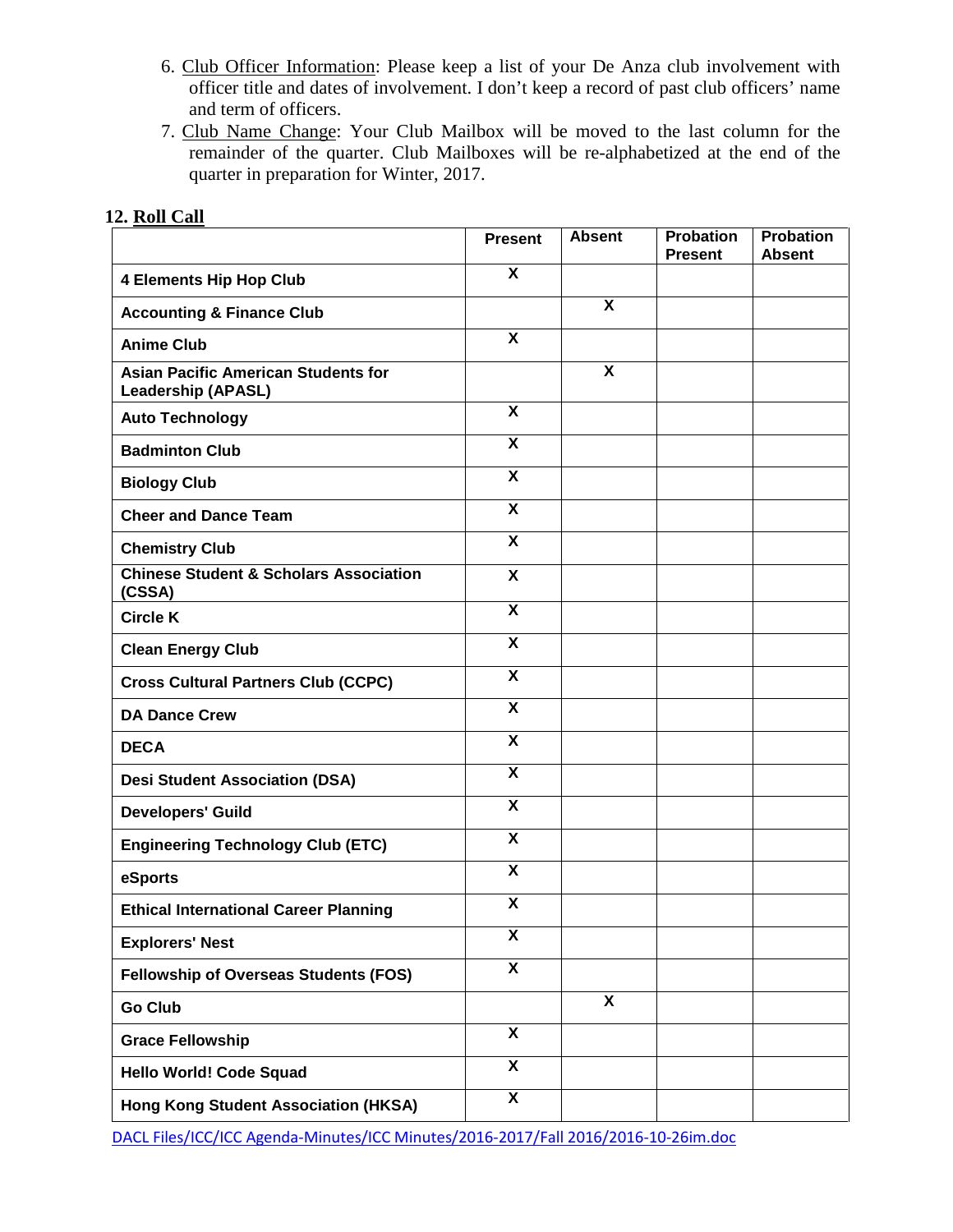| <b>Improv &amp; Sketch Comedy</b>                 | X                         |                         |  |
|---------------------------------------------------|---------------------------|-------------------------|--|
| <b>International Student Volunteers (ISV)</b>     |                           | X                       |  |
| InterVarsity Christian Fellowship at De Anza      | X                         |                         |  |
| <b>Iranian Student Association (ISA)</b>          | X                         |                         |  |
| <b>Japanese and American Association (JAA)</b>    | $\overline{\mathbf{x}}$   |                         |  |
| <b>Koala Tree</b>                                 | $\overline{\mathbf{x}}$   |                         |  |
| Korean Student Association (KSA)                  | $\overline{\mathbf{x}}$   |                         |  |
| <b>K-Pop Dance Club</b>                           | $\boldsymbol{\mathsf{X}}$ |                         |  |
| Latina/o Empowerment at De Anza (¡LEAD!)          | $\overline{\mathbf{x}}$   |                         |  |
| <b>Marketing Club</b>                             | $\boldsymbol{\mathsf{X}}$ |                         |  |
| <b>Math Club</b>                                  | $\boldsymbol{\mathsf{x}}$ |                         |  |
| <b>Medical Outreach Association (MOA)</b>         | X                         |                         |  |
| <b>Music Club</b>                                 | $\overline{\mathbf{x}}$   |                         |  |
| <b>Outdoor Club</b>                               | X                         |                         |  |
| Permias Indonesian Student Organization<br>(PISO) | $\boldsymbol{\mathsf{X}}$ |                         |  |
| Photography                                       | $\boldsymbol{\mathsf{X}}$ |                         |  |
| <b>Physics Club</b>                               | X                         |                         |  |
| <b>De Anza's Political Revolution</b>             |                           | $\overline{\mathbf{x}}$ |  |
| <b>PUSO</b>                                       | $\boldsymbol{\mathsf{X}}$ |                         |  |
| <b>Saltworks Christian Fellowship</b>             | $\boldsymbol{\mathsf{X}}$ |                         |  |
| <b>Second Journey</b>                             | $\boldsymbol{\mathsf{X}}$ |                         |  |
| <b>Shotokan Karate</b>                            | X                         |                         |  |
| <b>Statistics Club (DASC)</b>                     | X                         |                         |  |
| <b>Student Nurses Organization (SNO)</b>          | $\overline{\mathbf{x}}$   |                         |  |
| <b>Students of Success</b>                        | $\mathsf{x}$              |                         |  |
| <b>Taiwanese Student Association (TSA)</b>        | $\overline{\mathbf{x}}$   |                         |  |
| <b>Tech &amp; Business Association</b>            | X                         |                         |  |
| The De Anza Network                               | $\overline{\mathbf{x}}$   |                         |  |
| The Helping Hands                                 | X                         |                         |  |
| <b>Ultimate</b>                                   | $\mathsf{x}$              |                         |  |
| <b>UNICEF De Anza</b>                             | $\boldsymbol{\mathsf{X}}$ |                         |  |
| <b>Union of Student Scholars</b>                  | $\overline{\mathbf{X}}$   |                         |  |